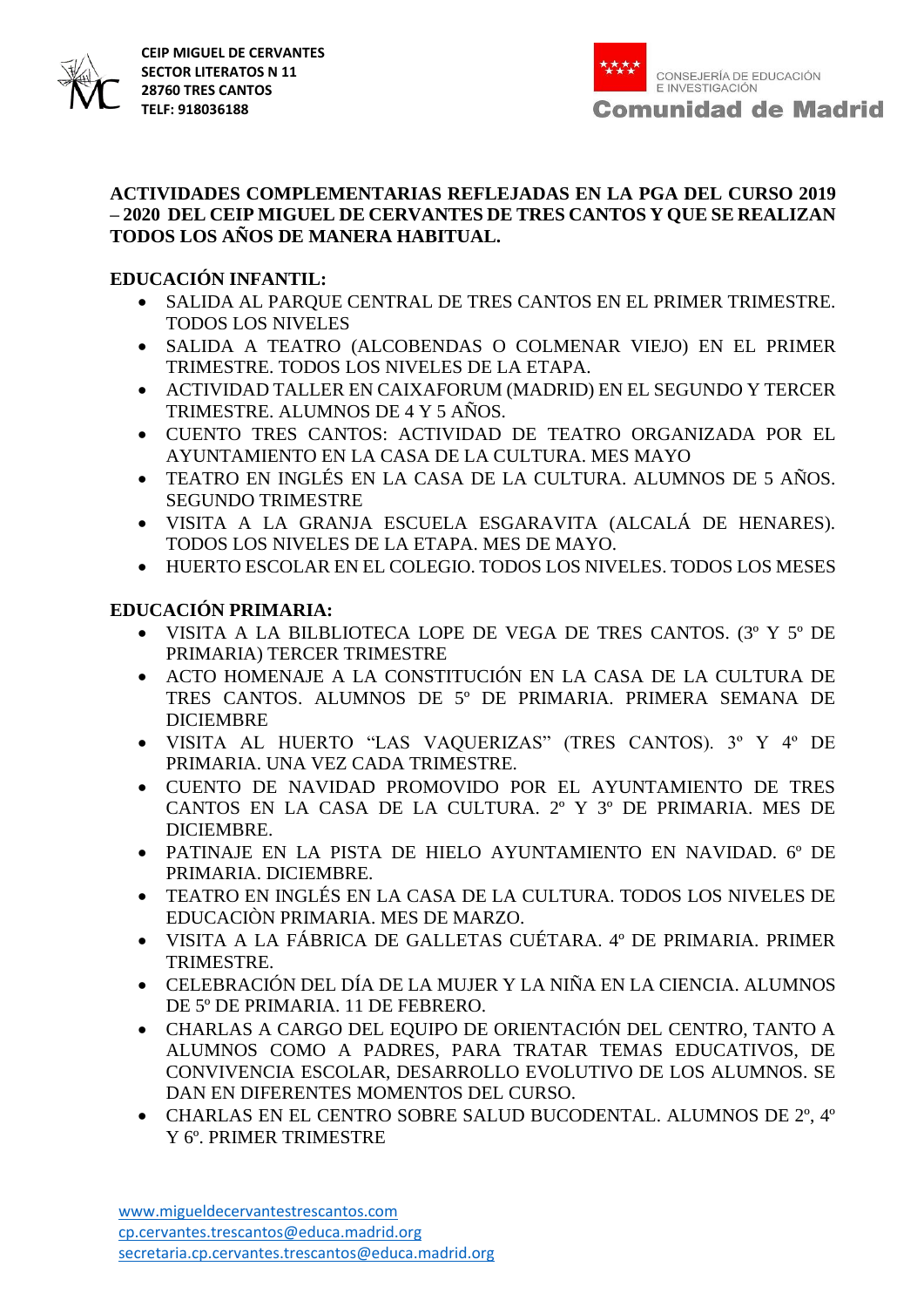



- CHARLAS DEL AGENTE TUTOR DE LA POLICÍA LOCAL SOBRE CONVIVENCIA Y USO DE REDES SOCIALES. ALUMNOS DE 5º Y 6º DE PRIMARIA. SEGUNDO Y TERCER TRIMESTRE
- CHARLAS DEL PLAN DIRECTOR DE LA GUARDIA CIVIL SOBRE TEMAS DE SEGURIDAD EN LA RED Y CIBERACOSO. ALUMNOS DE 5º Y 6º. TERCER TRIMESTRE.
- CHARLAS DE PRIMEROS AUXILIOS EN EL COLEGIO. NIVELES DE 1º A 5º. PRIMER TRIMESTRE.
- CHARLAS DEL COLEGIO DE FISIOTERAPEUTAS DE MADRID SOBRE PREVENCIÓN DEL DOLOR DE ESPALDA EN ESCOLARES. DEPENDENCIAS DEL CENTRO. ALUMNOS DE INFANTIL DE 4 Y 5 AÑOS, 3º Y 4º DE PRIMARIA. PRIMER TRIMESTRE
- TALLER HUERTO ESCOLAR EN EL CENTRO. TODOS LOS CURSO. TODOS LOS TRIMESTRES.
- CHARLAS Y ACTIVIDADES PRÁCTICAS DE EDUCACIÓN VIAL A CARGO DE LA POLICÍA LOCAL DE TRES CANTOS. TODOS LOS NIVELES. TODOS LOS TRIMESTRES. \* LAS PRÁCTICAS SE REALIZAN EN EL CIRCUITO DE EDUCACIÓN VIAL ANEXO A LAS DEPENDENCIAS DE LA POLICÍA LOCALCON LOS ALUMNOS DE 5º DE PRIMARIA.
- PARTICIPACIÓN EN LAS JORNDAS STEM DE LA COMUNIDAD DE MADRID. TERCER TRIMESTRE. NIVELES DE 3º A 6º.
- MINIOLIMPIADAS ORGANIZADAS POR EL AYUNTAMIENTO DE TRES CANTOS EN LAS PISTAS DE ATLETISMO GABRIEL PERELLADA. TODOS LOS NIVELES DE PRIMARIA. MES DE JUNIO.
- CONCURSO PRIMAVERA DE MATEMÁTICAS DE LA U.C.M. PARA ALUMNOS DE 5º Y 6º. TERCER TRIMESTRE.
- VISITA AL MADRID DE LOS AUSTRIAS Y CATEDRAL DE LA ALMUDENA. 6º DE PRIMARIA. TERCER TRIMESTRE.
- FESTIVAL DE GRADUACIÓN DE LOS ALUMNOS DE 6º EN LA CASA DE LA CULTURA. ÚLTIMA SEMANA DEL MES DE JUNIO (NO LECTIVO).
- REPRESENTACIÓN DE LA ÓPERA DEL PROYECTO LOVA EN LA CASA DE LA CULTURA Y EN LA RESIDENCIA DE ANCIANOS DE LOS CAMILOS EN TRES CANTOS. ALUMNNOS DE 3º. MES DE JUNIO
- VIAJE DE FIN DE CURSO ALUMNOS 6º DE PRIMARIA. SAN JUAN DE ALICANTE. DURACIÓN 5 DÍAS (DE LUNES A VIERNES). ÚLTIMA SEMANA LECTIVA DEL MES DE JUNIO.
- FIESTA DE FIN DE CURSO CON GYMKANA DE AGUA. TODOS LOS CURSOS. ÚLTIMO DÍA DE COLEGIO.